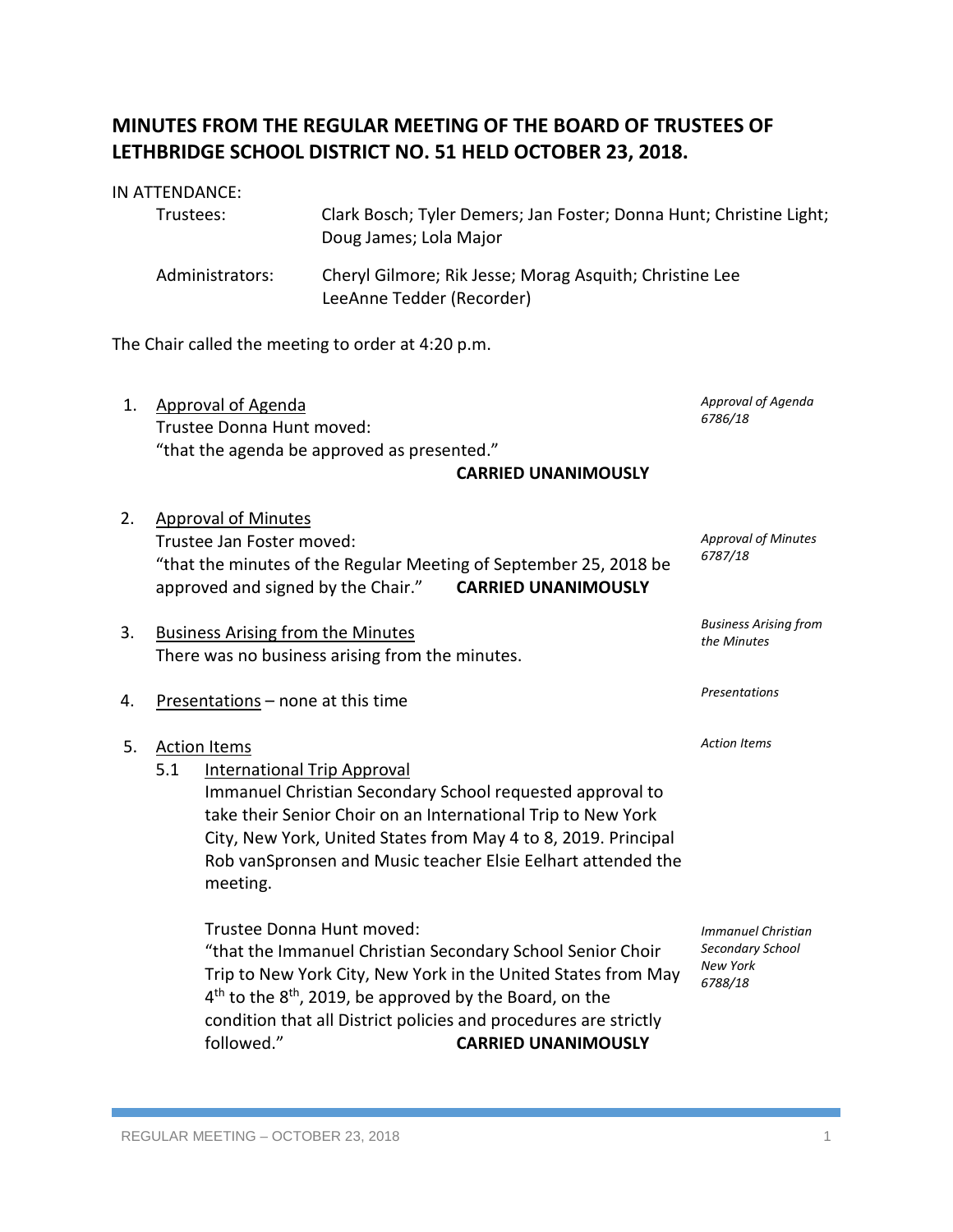Retirement Fund Members, Canadian Union of Pubic Employees (CUPE) 290, CUPE 2843 and non-union employees. Trustee Jan Foster moved: "that the Board extend the Voluntary Retirement Package to all employees who are members of the Teachers' Retirement Fund and Local Authorities Pension Plan (CUPE 290, CUPE 2843 and non-union employees) who, by December 21, 2018, submit a letter of resignation effective January 31, 2019. Such employees will be offered a temporary contract effective February 1, 2019 – June 30, 2019." **CARRIED UNANIMOUSLY** 5.3 Alberta Teachers' Association (ATA) Local Council Meeting Schedule ATA Local Executive open invitation for Board members to attend meetings as per the schedule: November 7 – Donna Hunt December 5 – Doug James - Trustees will be invited to attend January 9 – Tyler Demers February 6 – Christine Light March 6 – Lola Major April 3 – Clark Bosch May 1 – Jan Foster June 5 – Clark Bosch **Public Forum** – none at this time 6. District Highlights • Lola attended the first District Student Advisory Council meeting yesterday and it was incredible with students preparing for the Leadership Conference. *Voluntary Retirement Package 6789/18 ATA Local Council meetings Public Forum District Highlights*

5.2 Voluntary Retirement – Alberta Teachers' Retirement Fund Members and Local Authorities Pension Plan Members

Retirement Plan for the Alberta Teachers' Association

For the past several years, the Board has approved a Voluntary

- Doug enjoyed Fish Friday at GS Lakie in honour of Logan Boulet.
- Donna attended the Senator Buchanan School Council, nice administration team.
- Christine Light suggested visiting Lakeview's new playground. 1D1B announcement was great.

REGULAR MEETING – OCTOBER 23, 2018 2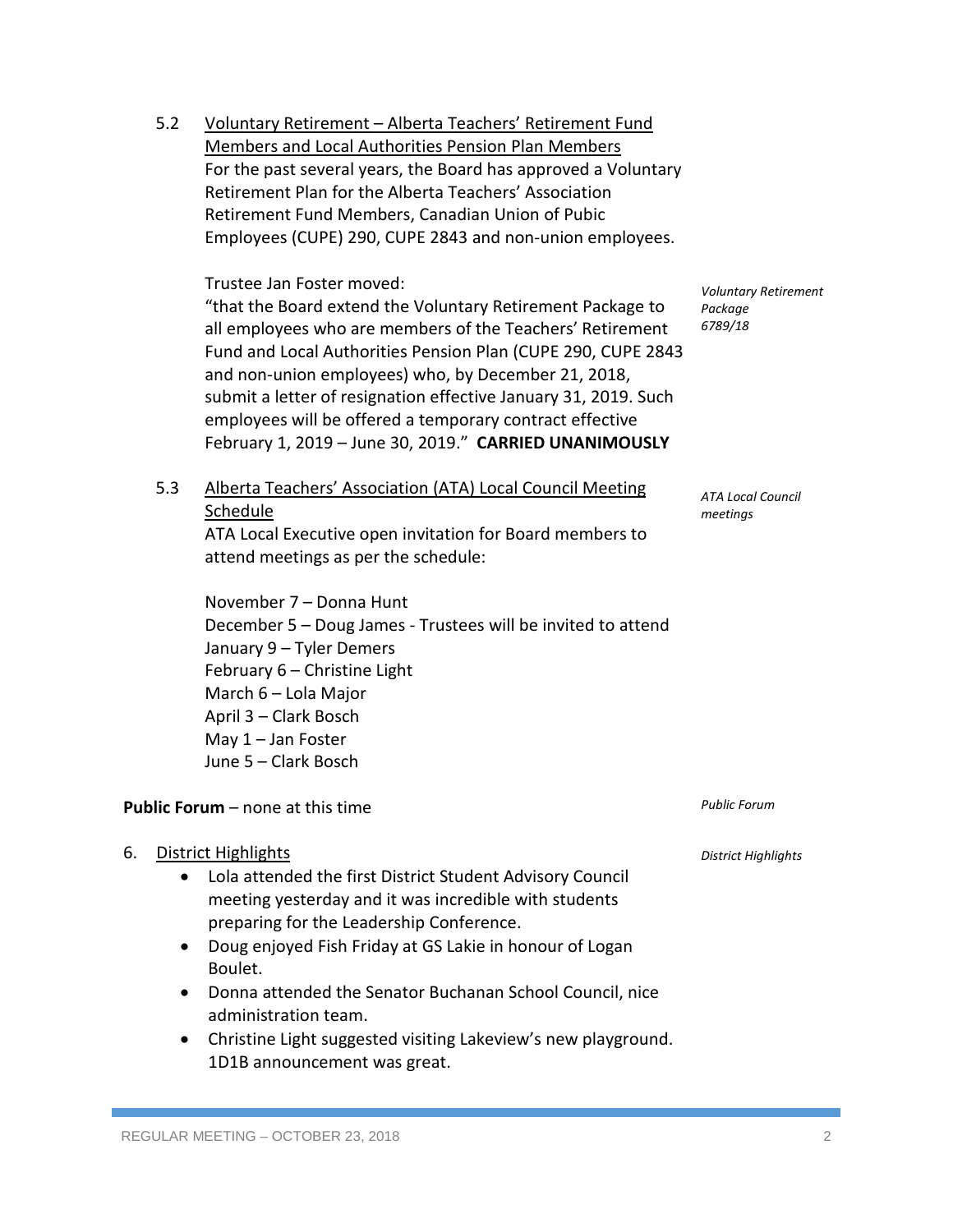|              | 7.1.1 Breakfast with the Board<br>All staff at Immanuel Christian Secondary School will be<br>invited to attend Breakfast with the Board on                                                                                                                                                                                                                                                                                                                                        | вreaктаst with the<br>Board                                                          |
|--------------|------------------------------------------------------------------------------------------------------------------------------------------------------------------------------------------------------------------------------------------------------------------------------------------------------------------------------------------------------------------------------------------------------------------------------------------------------------------------------------|--------------------------------------------------------------------------------------|
|              | Wednesday, November 7, 2018 followed by a tour of the<br>school by Principal Rob vanSpronsen.                                                                                                                                                                                                                                                                                                                                                                                      |                                                                                      |
|              | 7.1.2 Response to September Public Forum Question on<br><b>Student Transportation</b><br>Cindy DeJager, parent of two students attending<br>Chinook High School shared concerns regarding bus<br>transportation. Notification to riders will be two weeks<br>in the future. Thanks to Christine Lee and Cheryl<br>Shimbashi for their hard work on student<br>transportation. Should the pathways continue into next<br>year, we would ensure families have good<br>communication. | Response to<br>September Public<br><b>Forum Question</b>                             |
|              | 7.1.3 TEBA meeting on December 11, 2018<br>Christine Light will attend on behalf of the Board.                                                                                                                                                                                                                                                                                                                                                                                     | <b>TEBA Meeting</b>                                                                  |
|              | 7.2 Associate Superintendent Reports                                                                                                                                                                                                                                                                                                                                                                                                                                               | Associate                                                                            |
| 7.2.1        | <b>Business Affairs</b><br>Associate Superintendent Christine Lee provided a<br>written Business Affairs report.                                                                                                                                                                                                                                                                                                                                                                   | Superintendent<br>Reports<br><b>Business Affairs</b>                                 |
| 7.2.2        | <b>Human Resources</b><br>Associate Superintendent Rik Jesse provided a written<br>Human Resources report including enrolment.                                                                                                                                                                                                                                                                                                                                                     | Human Resources                                                                      |
| 7.2.3        | <b>Instructional Services</b><br>Associate Superintendent Morag Asquith provided a<br>written Instructional Services report.                                                                                                                                                                                                                                                                                                                                                       | <b>Instructional Services</b>                                                        |
| 7.3<br>7.3.1 | <b>Superintendent Reports</b><br>Canadian Award for Financial Reporting (CAnFR)<br>Lethbridge School District No. 51 is the first Canadian<br>school division to receive the Canadian Award for<br>Financial Reporting (CAnFR). The Board congratulated<br>Director of Finance Mark Deboer, Associate                                                                                                                                                                              | Superintendent Report<br>Canadian Award for<br><b>Financial Reporting</b><br>(CAnFR) |
|              | REGULAR MEETING - OCTOBER 23, 2018                                                                                                                                                                                                                                                                                                                                                                                                                                                 | 3                                                                                    |
|              |                                                                                                                                                                                                                                                                                                                                                                                                                                                                                    |                                                                                      |
|              |                                                                                                                                                                                                                                                                                                                                                                                                                                                                                    |                                                                                      |

• Clark suggested driving by the new Lakeview playground.

7. Information Items

7.1 Board Chair Report

*Information Items*

*Breakfast with the*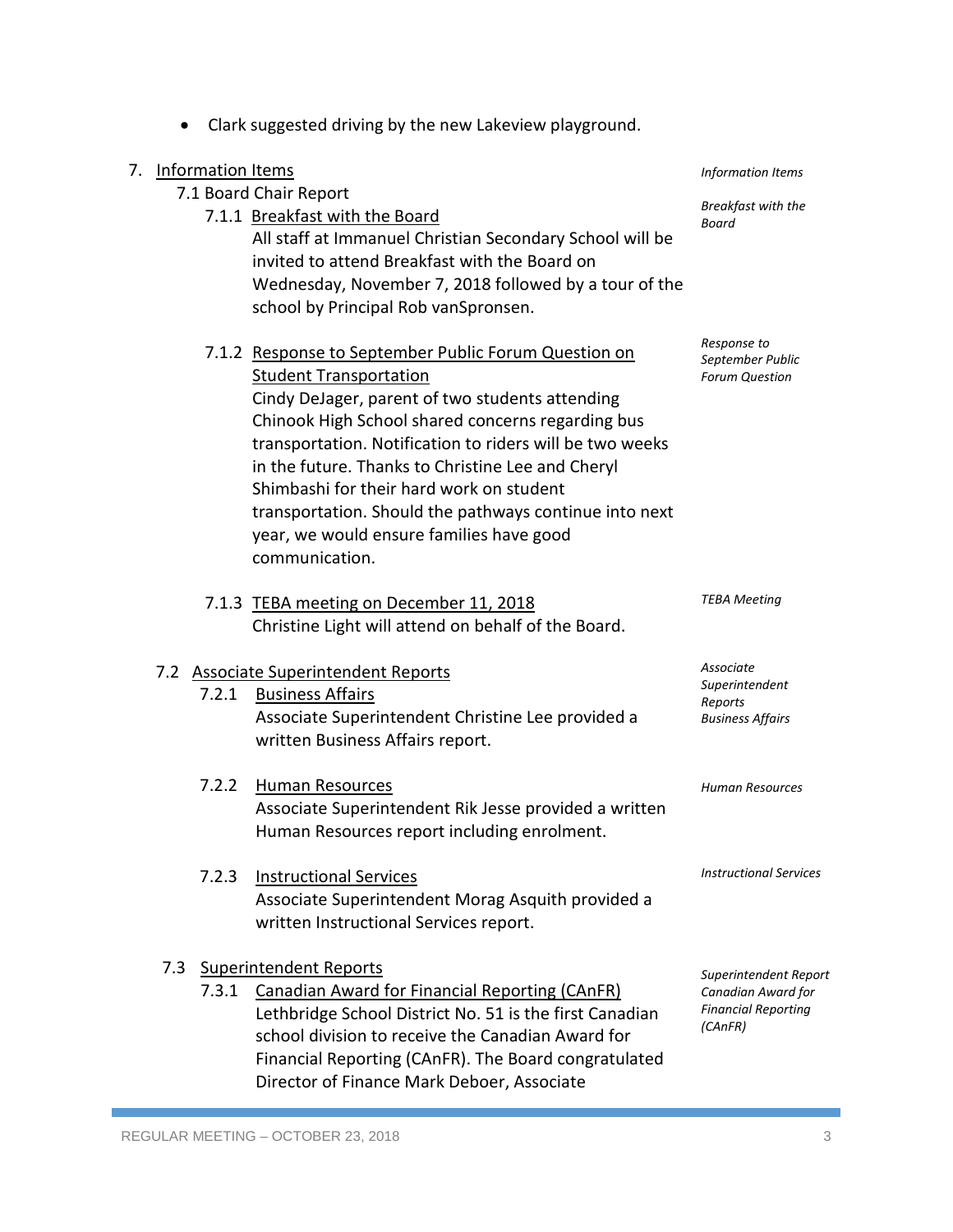Superintendent Christine Lee and the Finance Department team.

| 7.3.2 | Urban Indigenous Youth Grant<br>Alberta Education provided the District with an urban<br>indigenous youth grant. Associate Superintendent<br>Morag Asquith indicated that the District will be looking<br>at hiring a teacher of FNMI culture at the elementary<br>schools.                                                                                                                                                                                                                                                                                 | Urban Indigenous<br><b>Youth Grant</b> |
|-------|-------------------------------------------------------------------------------------------------------------------------------------------------------------------------------------------------------------------------------------------------------------------------------------------------------------------------------------------------------------------------------------------------------------------------------------------------------------------------------------------------------------------------------------------------------------|----------------------------------------|
| 7.3.3 | 51-25 Celebration Banquet<br>Each year the Board recognizes staff members who<br>have served with the District for 25 years or more at a<br>dinner held September 26, 2018. New members<br>inducted were Andrea Kveder, Deb Bosch-Friedrick,<br>Karen Rancier, Shanda McKnight, Suzie Chambers, Terry<br>Hagel, Ard Biesheuvel, Ashelyn Redman, Brian Sakatch,<br>Darin Gibson, Darryl Christiansen, JoAnne Thaxter, and<br>Kae McFadzen. Next year Board members will deliver<br>the gifts and offer congratulations to those who are<br>unable to attend. | 51-25 Celebration<br><b>Banquet</b>    |
|       | 7.3.4 Acknowledgements of Excellence<br>Student and staff acknowledgements of excellence were<br>shared with the Board. Board members were<br>encouraged to congratulate the staff and students when<br>visiting schools.                                                                                                                                                                                                                                                                                                                                   | Acknowledgements of<br>Excellence      |
| 7.3.5 | <b>Board Priorities Report</b><br>2018-19 District Priorities report of actions was shared.                                                                                                                                                                                                                                                                                                                                                                                                                                                                 | <b>Board Priorities Report</b>         |
| 7.3.6 | Donations and Support<br>Lethbridge School District No. 51 is fortunate to be in a<br>community that strongly supports programs and<br>services for students. The District is appreciative of the<br>difference the support makes to the lives of children.                                                                                                                                                                                                                                                                                                 | <b>Donations and Support</b>           |
| 7.3.7 | Snacks with the Superintendents<br>Staff at Lakeview School will be invited to attend the<br>Snacks with the Superintendent on Thursday, November<br>15, 2018.                                                                                                                                                                                                                                                                                                                                                                                              | Snacks with the<br>Superintendents     |